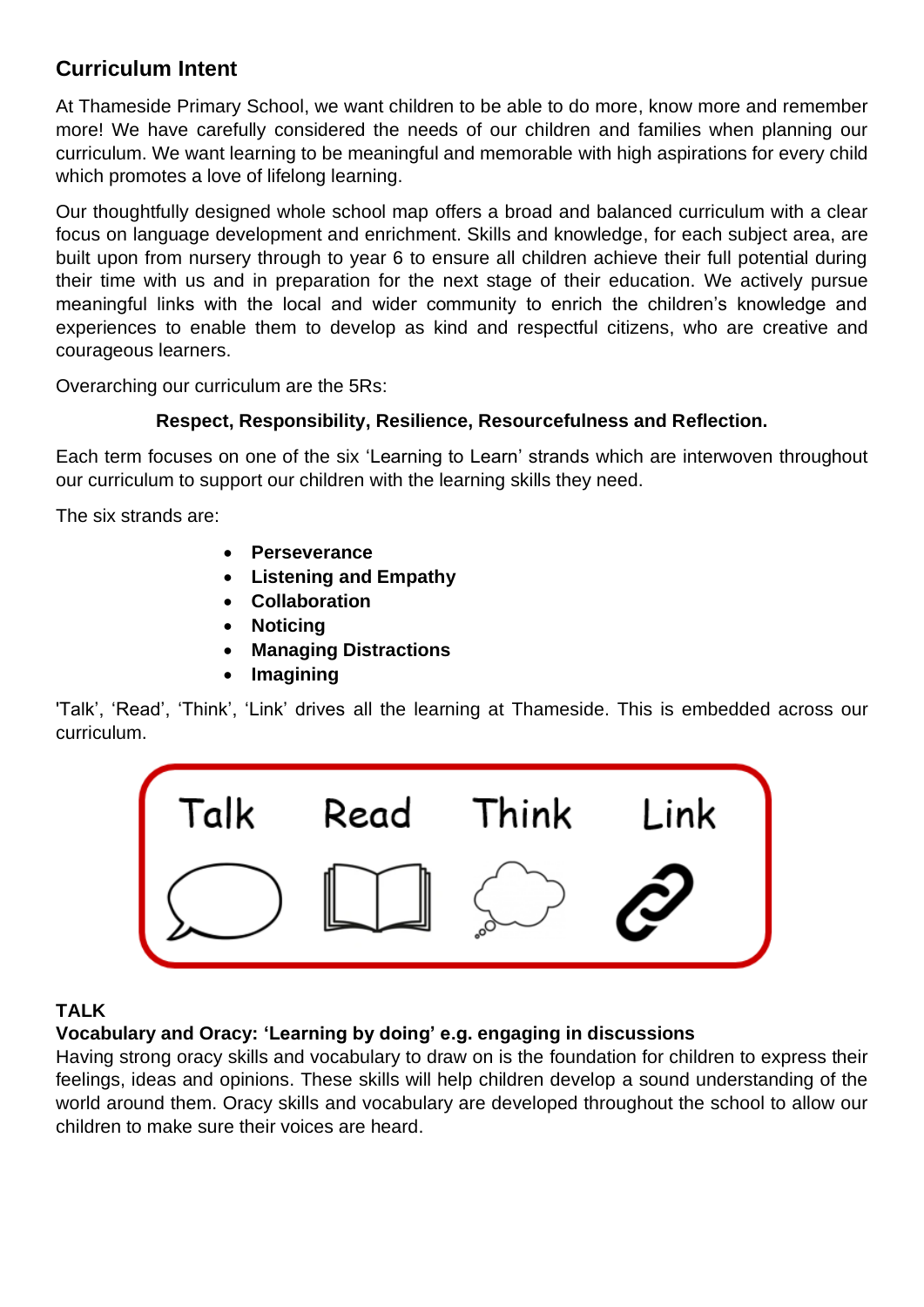## **READ**

## **Reading at the heart of everything:**

Our 'beginning with a book' approach provides the children with a variety of high quality texts to introduce new ideas; spark imaginations; develop curiosity and have high aspirations. Books are used for enjoyment and to introduce new themes, makes links between subjects and build knowledge.

## **THINK**

## **Extending Knowledge:**

We understand that a child's ability to learn is based on gaining knowledge & building on prior learning; as well as the ability to use and apply any associated skills adeptly and competently. At Thameside we carefully consider each child's starting point when planning our curriculum opportunities, so that they broaden their knowledge and experience of the world around them.

Through our curriculum, we want our children to be:

- independent and resilient learners
- caring, active members of our local and wider community
- confident and expressive individuals
- tolerant and respectful of others
- creative and inquisitive thinkers

### **LINK**

### **Making Links:**

Making Links is an important part of our school approach. Common threads run through our whole school curriculum to enable opportunities for deep learning that are relevant to our children. High quality, authentic cross curricular links are made across and within subject areas to allow our children to make meaningful connections both in and out of school.

*This curriculum has been developed over years, with a real consideration of what our children need in order to be successful learners. We have made decision based on a lot of the principals outlined in Mary Myatt's 'The Curriculum Gallimaufry to Coherence'. AFL (Assessment for Learning) is critical to our approach and based on the research and principle outlined by Dylan Wilams. We know that consistency is key in our school, so children aren't overloaded with changes as they move through the school, meaning they can concentrate their efforts on developing their skills and knowledge through our curriculum offer (cognitive load theory - Sweller et al 2011)*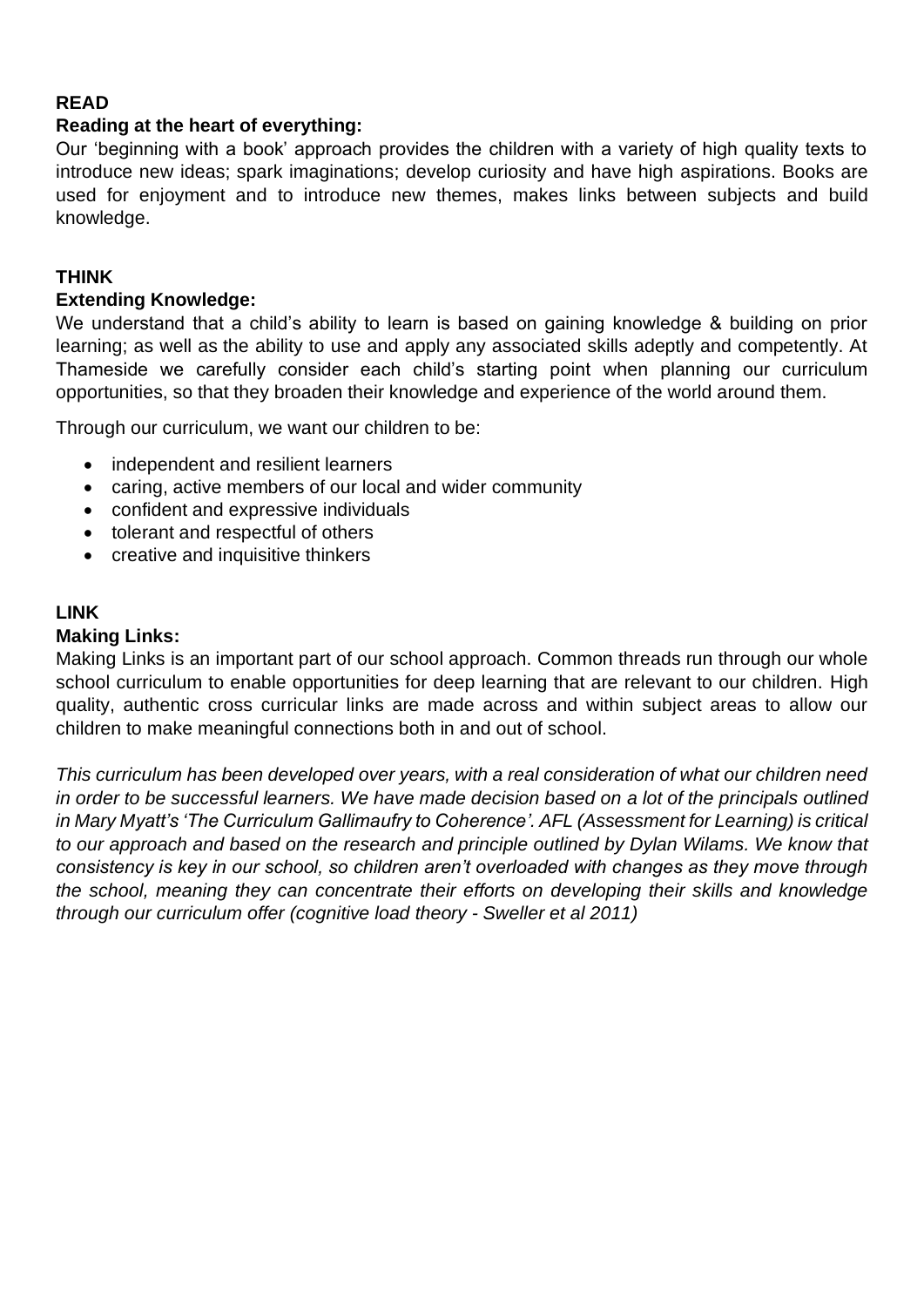## **Curriculum Implementation**

At Thameside we have developed a consistent approach to teaching and learning. This enables children and teachers to focus on doing more, knowing more and remembering more rather than learning new systems and procedures.

## Early Years

The early years provide the building blocks that children need to develop their potential. Our Nursery and Reception classes focus on early language development and children's personal, social and emotional skills to ensure they are ready for the next stages of their education. A broad range of skills and knowledge are carefully planned to provide a good foundation for the broad and balanced curriculum they will meet across KS1 and 2.

## Planning

Teachers are clear about what they need to teach in each subject and when. Themes have been chosen so that children build on previous knowledge and skills as they move through the school. The curriculum overview ensures that the National Curriculum is fully covered over their time in primary school. There is a consistent approach to implementing the long-term plan by using detailed unit plans which include the skills and knowledge progression for each year group. Teachers then carefully sequence lessons in a 'Learning Journey' that build on skills and knowledge and leads to a final outcome or purpose for their learning.

Professional discussion and ongoing training as well as support from subject coordinators, our academy trust and specialist subject consultants ensure that our teachers are up to date with teaching pedagogy and subject knowledge.

### Assessment for Learning

Throughout the teaching sequence teachers check the children's understanding, identify and tackle misconceptions and provide clear informative feedback. This enables teachers to amend their teaching to meet the needs of all children. Our teachers are skilled at using a range of AfL techniques including:

- Targeted questions
- Thinking time
- Whiteboard responses
- Talk partners
- Checking class understanding (e.g using quizzes, 1:1 or group conversations)
- Checking children's work

### **Metacognition**

Based on research by the Education Endowment Foundation teachers help children to develop their metacognitive skills to improve their understanding and skills of themselves as a learner. Regular peer and self-assessment is used as well as direct teacher feedback so that children know what they need to do next to progress.

### Learning Environment

Each classroom is set up to help children manage cognitive load so that they are not distracted by their surroundings. Working walls are used to support children with their current learning and make clear the sequence of learning they are undertaking. Classroom resources are clearly labelled and accessible to develop independence. Resources for specific lessons are carefully chosen to enhance children's skills, knowledge and understanding.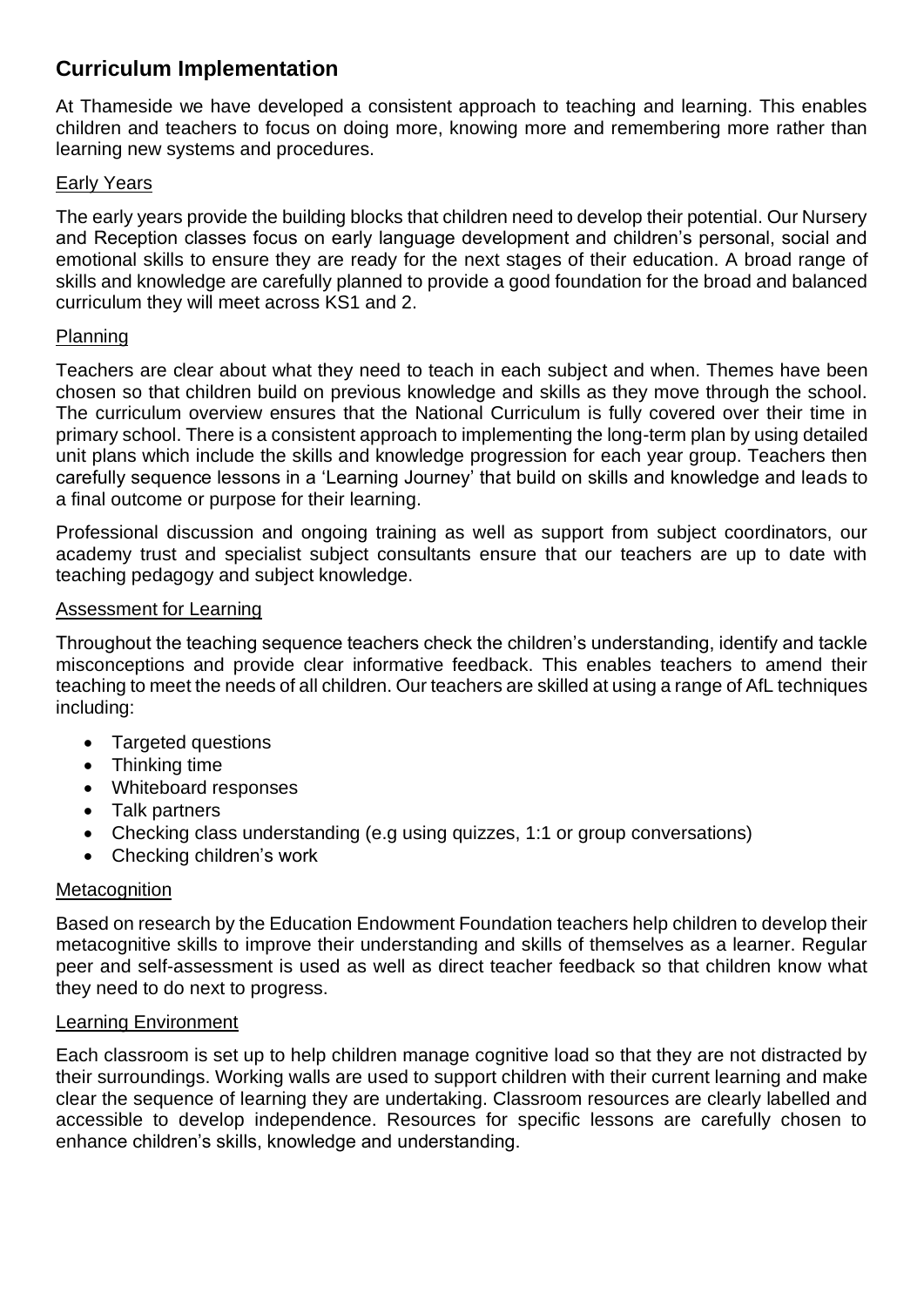## **'The Thameside Twelve'**

'The Thameside Twelve' is key to implementing our consistent approach to teaching and learning across all subjects.

| THE THAMESIDE TWELVE |                                                                                                                                                 |
|----------------------|-------------------------------------------------------------------------------------------------------------------------------------------------|
| Learning             | - Child friendly                                                                                                                                |
| <b>Objective</b>     | - What the children will learn not what they will do.                                                                                           |
| and                  | - Achievable                                                                                                                                    |
| <b>Success</b>       | - Displayed throughout the lesson                                                                                                               |
| <b>Criteria</b>      | - Success criteria are steps towards achieving the learning objective                                                                           |
|                      | - Success criteria should have examples where possible                                                                                          |
| <b>Assessment</b>    | - Teaching is informed by previous assessment                                                                                                   |
| for Learning         | - Lessons are adjusted based on assessments made                                                                                                |
| (AtL)                | - Informs children's targets                                                                                                                    |
|                      | - Informs flexible groupings                                                                                                                    |
|                      | - Informs need for pre-learning, keep-up sessions or catch-up sessions                                                                          |
|                      | - Use: whiteboards; questioning; self-assessment; mini-plenaries; input from other adults<br>- Provide high challenge - Low threat (Mary Myatt) |
| <b>Challenge</b>     | - Targeted questioning                                                                                                                          |
| for All              | - Develop opportunities for children to challenge themselves                                                                                    |
| Questioning          | - Open questioning                                                                                                                              |
|                      | - Use different types of questions (e.g. Bloom's Taxonomy)                                                                                      |
|                      | - Targeted questions                                                                                                                            |
| <b>Oracy and</b>     | - Use a variety of techniques including: No-hands up; Talk partners; P4C; Storytelling                                                          |
| <b>Talk for</b>      | - Developing vocabulary (e.g. Word Aware)                                                                                                       |
| Learning             | - Ensure all children have a voice                                                                                                              |
|                      | - Develop regular opportunities for public speaking to promote confidence                                                                       |
| <b>Modelling</b>     | - Clear visual demonstrations of what children are being expected to do at every stage of the                                                   |
|                      | learning e.g. planning, writing, editing.                                                                                                       |
|                      | - Model all aspects of T&L expectations (e.g. presenting work; completing GTGs; target practice)                                                |
|                      | - Display examples of modelling so children can use it                                                                                          |
|                      | - Use 'I do, we do, you do'                                                                                                                     |
| <b>Learning to</b>   | - The 5 Rs                                                                                                                                      |
| Learn                | - The 6 Learning Strands                                                                                                                        |
|                      | - Managing 'The Learning Pit'<br>- 3/4 Before Me                                                                                                |
|                      | - Children learning to take responsibility for their learning (inc. homework, reading, presentation)                                            |
| <b>Positive</b>      | - Every Child, Every Chance, Every Day                                                                                                          |
| <b>Behaviour</b>     | - Calm, consistent and positive at all times                                                                                                    |
|                      | - Refer to school rules and British Values                                                                                                      |
|                      | - No shouting                                                                                                                                   |
| <b>Pupil</b>         | - Whiteboards                                                                                                                                   |
| <b>Engagement</b>    | - Talk Partners                                                                                                                                 |
|                      | - No hands up                                                                                                                                   |
|                      | - Using the outdoors                                                                                                                            |
|                      | - Taking a pride in their work: neat handwriting/presentation; completing tasks                                                                 |
| Working              | - Current and relevant                                                                                                                          |
| <b>Walls</b>         | - Support children's learning                                                                                                                   |
|                      | - Modelled examples and vocabulary + definitions<br>- Clear learning journeys                                                                   |
| Feedback &           | - Dedicated time is given to reflect on learning and act on feedback                                                                            |
| <b>Assessment</b>    | - Use of Tickled Pink and Green to Grow (KS1/2)                                                                                                 |
|                      | - Use of Red Reflection Pens and Purple Polishing Pens by children (KS1/2)                                                                      |
|                      | - Oral feedback is given throughout the lesson                                                                                                  |
|                      | - Ensure non-negotiables are picked up (KS/2) e.g. handwriting, capitals, full stops are picked up)                                             |
|                      | - Evidence from feedback and assessment informs teaching and learning                                                                           |
| <b>Outcomes</b>      | - Planned outcomes for units of work (e.g exhibitions, presentations, work sharing, debate, letters)                                            |
|                      | - Outcomes demonstrate skills and knowledge acquired and/or provide enrichment opportunities                                                    |
|                      | - Whole class books/Sway/presentations show the sequence of teaching across a unit and are                                                      |
|                      | used as a prompt to remember previous learning.                                                                                                 |